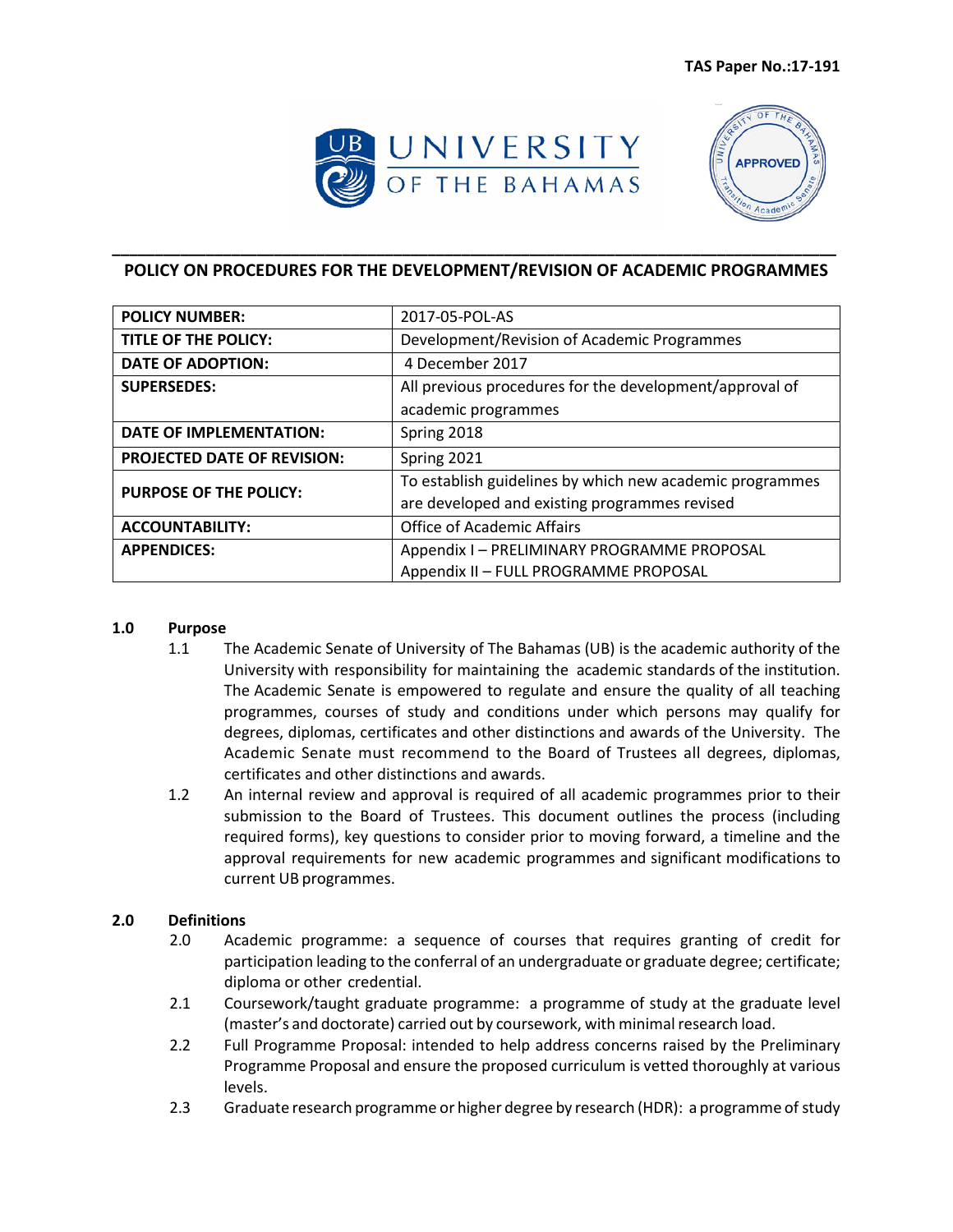at the graduate level (master's or doctorate) carried out by research, with minimal courseworkload.

- 2.4 Preliminary Programme Proposal: intended to help programme designers complete the research required to ensure the proposed programme is necessary, appropriate and viable.
- 2.5 Research and development: basic/fundamental research or applied research or experimental research.
- 2.6 Major programme review: may include, but is not limited to a full revision of the programme's requirements for completion, including changes in the required credits which result in an increase in the total number of credits required for the degree; changes in the track or concentration of the degree, or including coursework outside of the academic unit in which the programme was originally developed; significant modifications to a programme's aims, learning outcomes, structure or assessment.
- 2.7 Minor programme review: may include, but is not limited to, any insignificant or minimal modifications to a programme's aims, learning outcomes, structure or assessment; adding/removing elective choices, unless those involve another academic unit; reclassifying categories of required coursework; or clarifying the information regarding required coursework so that it is clearer.

### **3.0 Rationale**

- 3.1 Launching a new academic programme requires careful planning and coordination with many academic and non-academic units. Prior planning is essential as the full process will take about nine months to one year, beginning with identifying a faculty champion, presenting the programme idea to the home academic unit chair and ending with student recruitment andenrolment.
- 3.2 The Preliminary Programme Proposal and Full Programme Proposal must be completed and approved in order to launch a new academic programme.
- 3.3 Implementation of an academic programme requires coordination with several key internal UBdepartments.

#### **4.0 Overview of the Process**

- 4.1 Developing a new academic programme requires the following three phases:
	- a. The preliminary proposal development;
	- b. The completion of the required full proposal including all Academic Senate Curriculum Sub-Committee forms done in conjunction with progressing through the formal approval process; and
	- c. The implementationplan.
- 4.2 The preliminary proposal development phase involves a substantial amount of research and time. It requires the development of an initial proposal that addresses the programme's relationship to the university's mission and national development priorities and the programme's fit within existing programme offerings. This phase also requires that a viable need has been identified and evidence that a demand for the proposed programme exists in order to ensure its financial viability.
- 4.3 Completion and submission of the Preliminary Programme Proposal to the Provost/Vice President Academic Affairs (VPAA) is done by the Dean of the Faculty interested in developing the programme. In the case of graduate programmes, the proposal must be submitted through the Dean of Graduate Studies and Research. Approval by the Provost/VPAA is required prior to moving to the next phase of the process. The role of the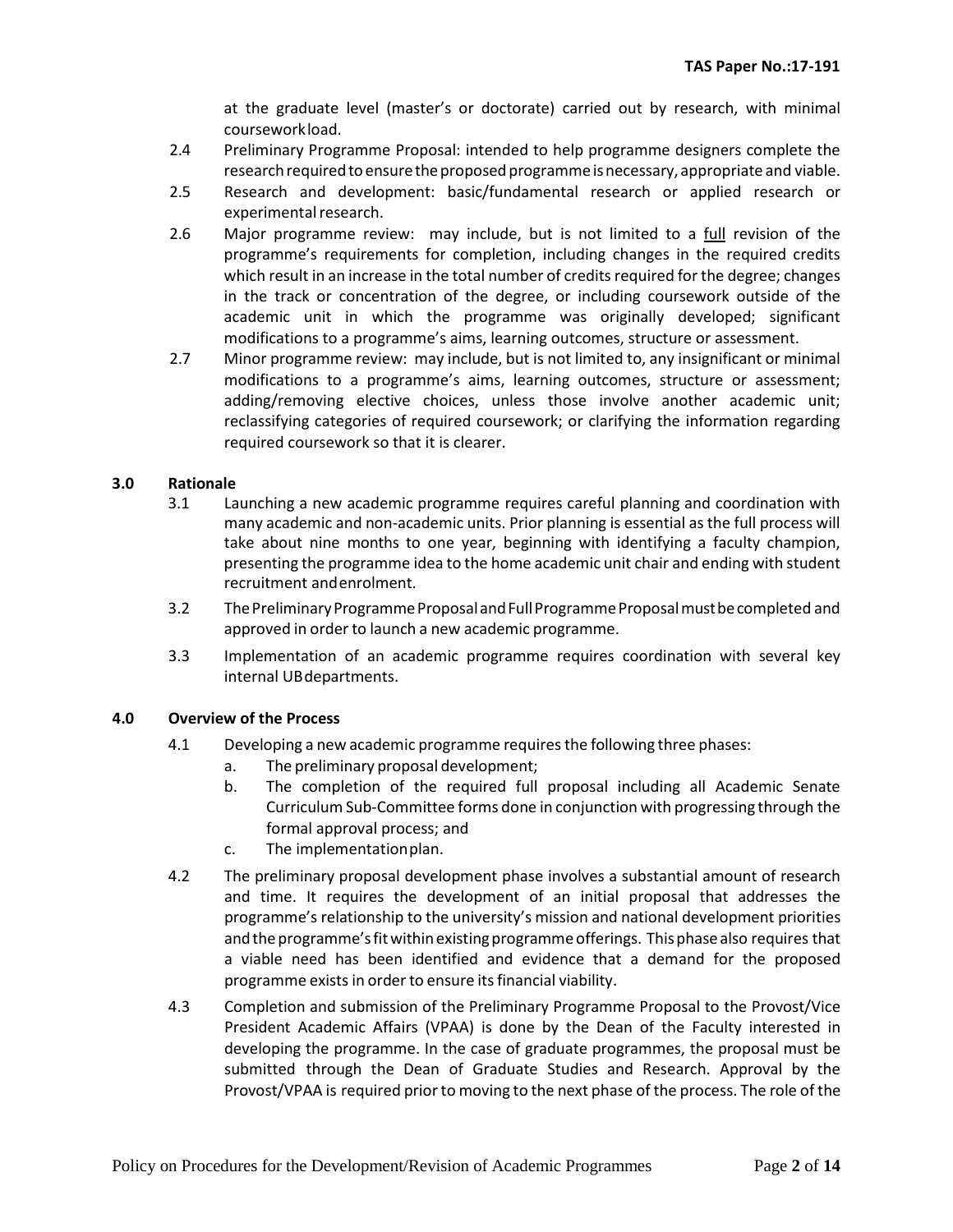Provost/VPAA is to approve the moving forward of the proposal with the full support of thatofficeandacommitmenttosecureresourcesiftheproposalissuccessfullyapproved by Academic Senate and Board of Trustees as appropriate.

- 4.4 The development phase is twofold. The initial work involves responding fully to the components of programme development addressed in the Preliminary Programme Proposal. The second involves initiating and completing the multiple levels of curricular approval required for a programme to move to the implementation phase. The approval process with the Dean, department and academic unit plays an essential role in developing fully the Full Programme Proposal.
- 4.5 The final phase is implementation. Certain elements of implementation may be concurrent with the approval phase to ensure a strong start to the student recruitment process. **However, no external marketing, student recruitment or advising efforts should begin unless all of the necessary approvals have been granted.**

# **5.0 Procedure**

5.1 The following Table (Table 1) outlinesthe programme approval process map.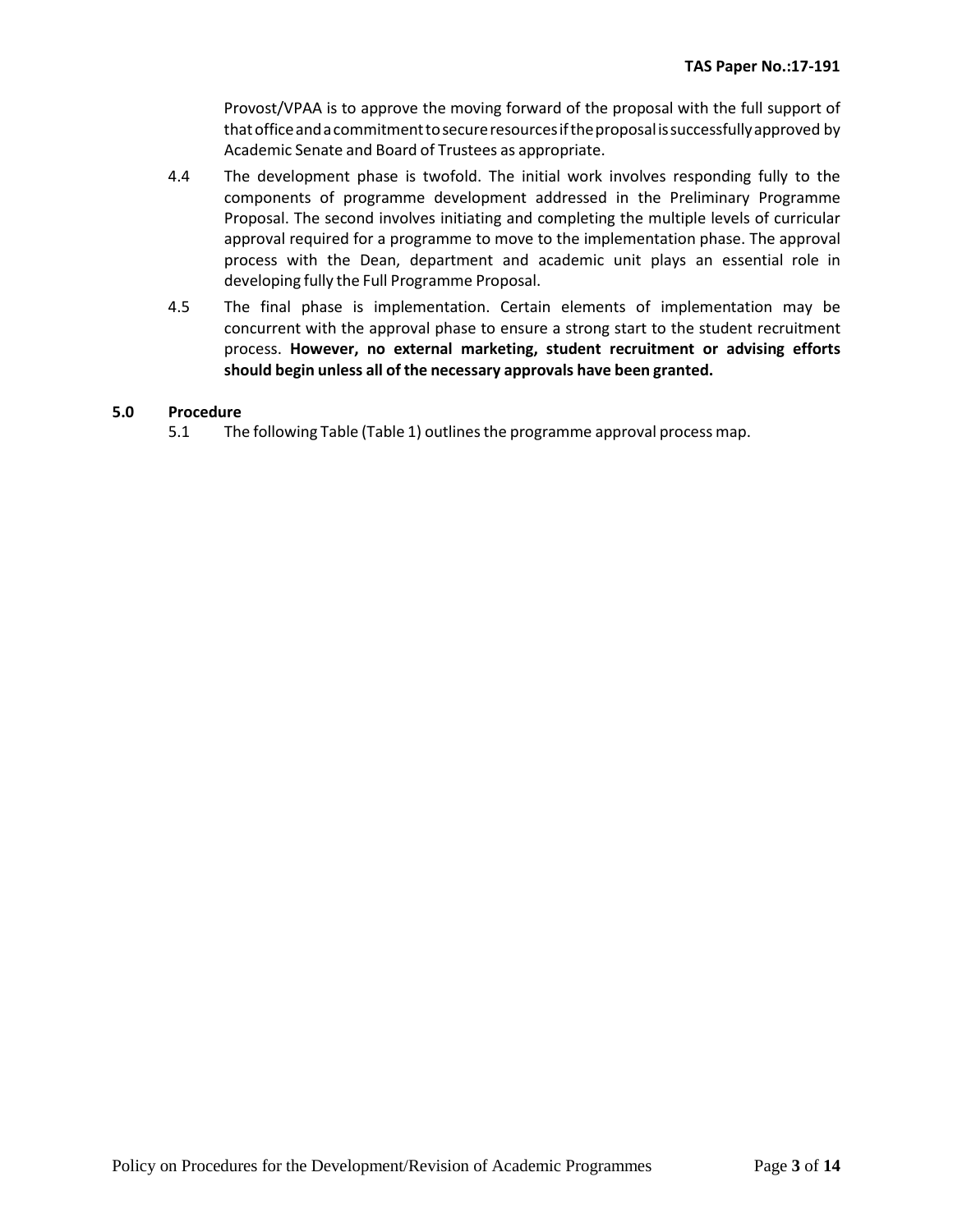# **Table 1: Programme Approval Process Map**

| <b>Processes</b>                 |                              |              |            |               |                |               | Internal (Curriculum) (Programme Proposal)           |                           |              |           |                                          | <b>External</b>           | <b>Other Internal</b>                                        |                                              |                   |           |               |
|----------------------------------|------------------------------|--------------|------------|---------------|----------------|---------------|------------------------------------------------------|---------------------------|--------------|-----------|------------------------------------------|---------------------------|--------------------------------------------------------------|----------------------------------------------|-------------------|-----------|---------------|
|                                  | Dean<br>Academic Unit Chair/ | Provost/VPAA | Department | Academic Unit | Advisory Board | Faculty Board | Curriculum :<br>Committee<br>Academic Senate<br>Sub- | <b>Academic</b><br>Senate | Provost/VPAA | President | Committee<br><b>BOT Academic Affairs</b> | Accreditors               | <b>Studies</b><br>Office of Graduate<br>$\infty$<br>Research | Registrar<br>Admissions and<br>Recruitment & | University Editor | Marketing | <b>Cupuqi</b> |
| Add new degree<br>programme      | A                            | A            | A          | N             | ${\sf N}$      | А             | A                                                    | A                         | А            | A         | A                                        | $\boldsymbol{\mathsf{A}}$ | N                                                            | N                                            | N                 | N         | N             |
| Add new certificate<br>programme | A                            | A            | A          | N             | ${\sf N}$      | А             | A                                                    | A                         | Α            | A         | N                                        | A                         | N                                                            | N                                            | N                 | N         | N             |
| Major programme<br>modification  | A                            | A            | A          |               | ${\sf N}$      | А             | А                                                    | Α                         |              |           |                                          | N                         | N                                                            | N                                            | N                 | N         | N             |
| Major programme<br>title change  | A                            | A            | A          | ${\sf N}$     | ${\sf N}$      | А             | А                                                    | N                         |              |           | N                                        | N                         | N                                                            | N                                            | N                 | N         | ${\sf N}$     |
| Delivery change-<br>off-campus   | А                            | A            |            |               | N              |               |                                                      |                           | A            |           |                                          |                           | N                                                            | N                                            | N                 | N         | N             |
| Delivery change-<br>online       | A                            | A            |            |               | ${\sf N}$      |               |                                                      |                           | A            |           |                                          |                           | N                                                            | N                                            | N                 | N         | N             |
| Minor programme<br>change        | A                            | ${\sf N}$    | A          |               | ${\sf N}$      | N             | A                                                    | N                         |              |           |                                          |                           | N                                                            | N                                            | N                 | N         | N             |

Note: (**N**) Notification required; (**A**) Approval required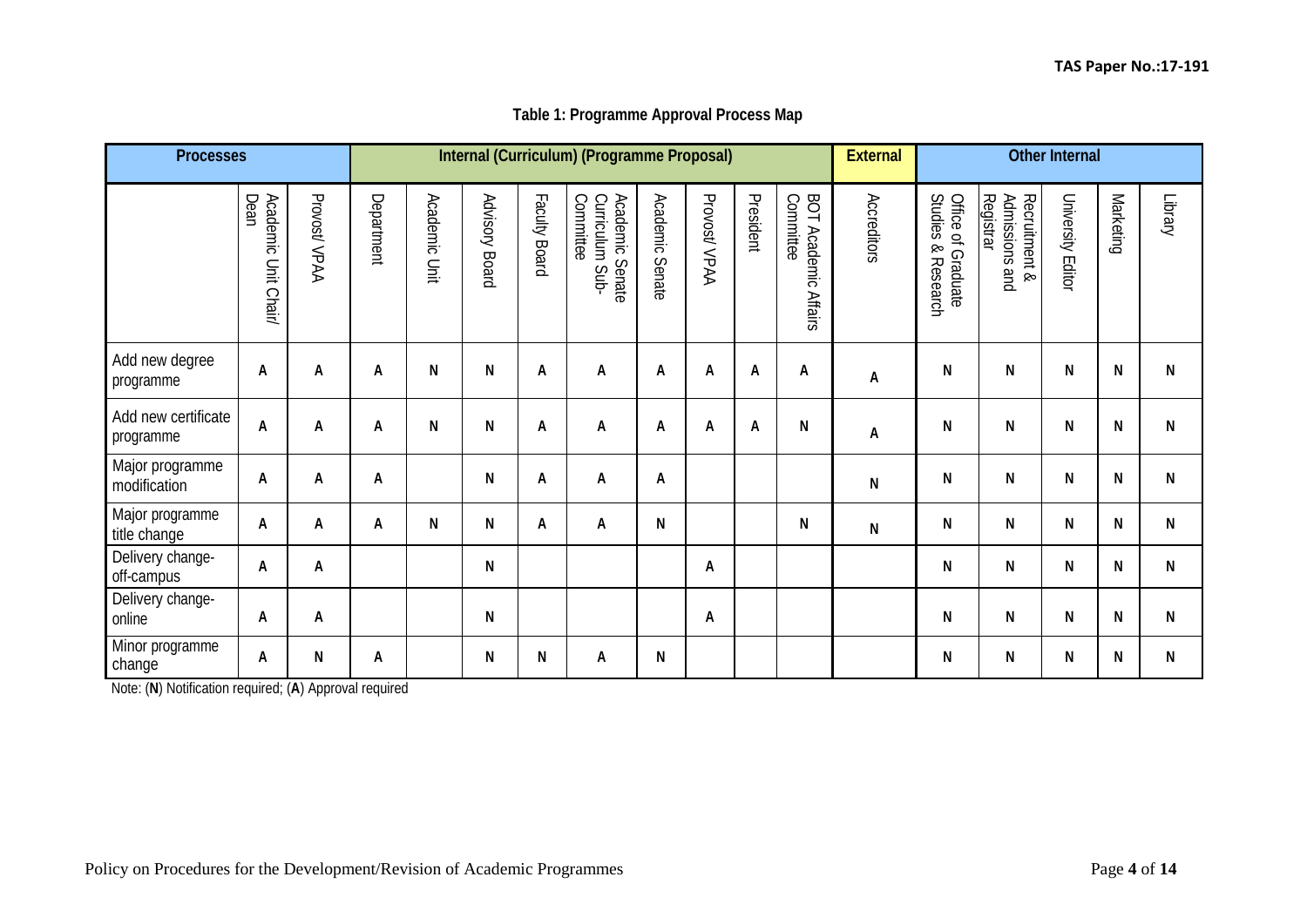5.2 It takes planning and coordination with multiple departments to get students enroled in a new programme. Figure 1 illustrates the general timeline required for approving and launching academic programmes. Depending on the nature ofthe programme consultations may take a longer period.



**Figure 1. Estimated Implementation Timeline**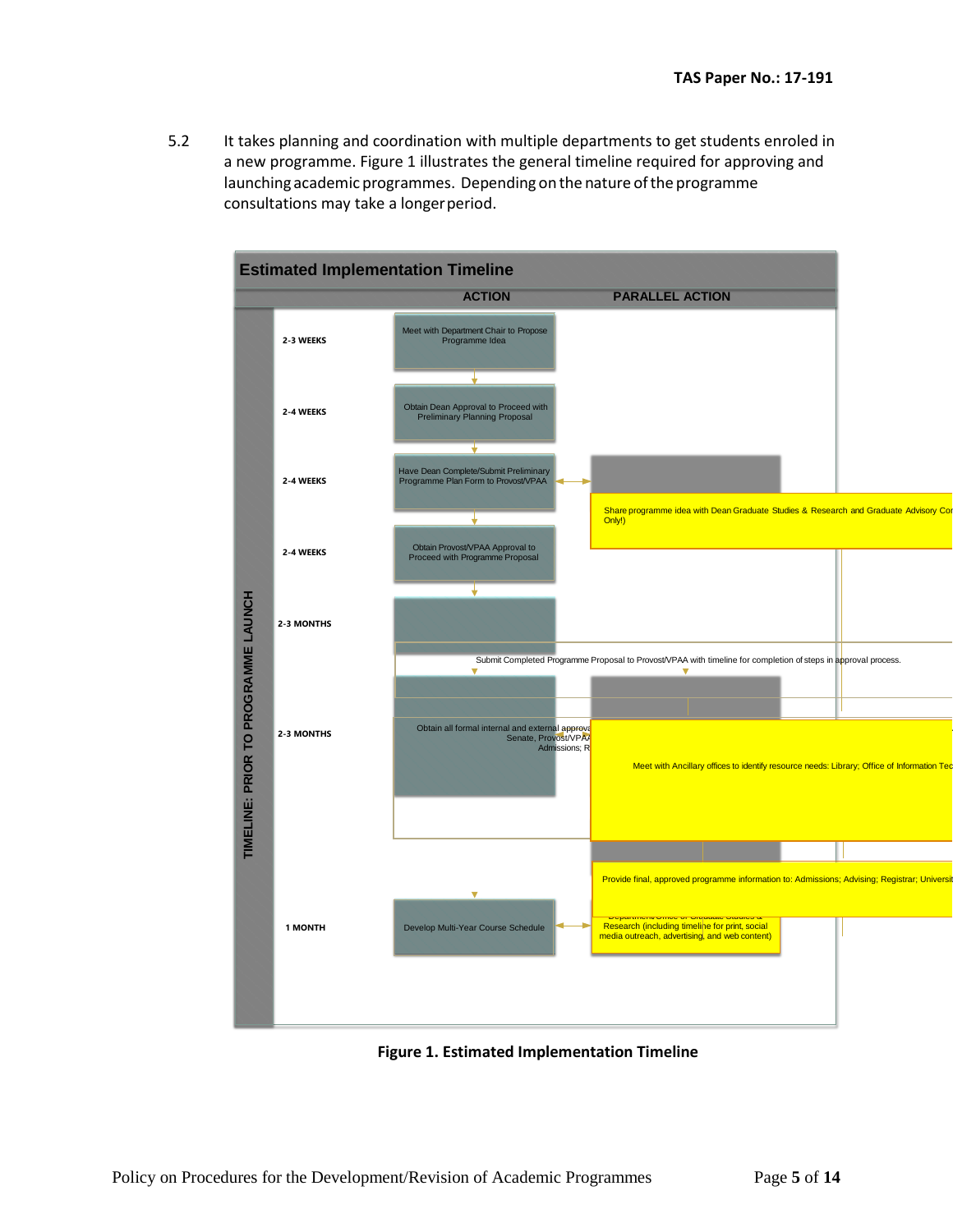- 5.3 The following sections outline the details that are required in preparing the Preliminary Programme Proposal and Full Programme Proposal for both undergraduate and graduate programmes.
- 5.4 Planning a new academic programme provides an opportunity to make the case for need and demand and for UB's ability to offer a quality programme. The Preliminary Programme Proposal is the approval step that precedes moving into the actual programme development stage. An approved programme plan ensures that the proposed programme will be fully supported institutionally throughout the formal programme proposal development stage.
- 5.5 Detailed outlines of the Preliminary Programme Proposal and Full Programme Approval may be found in Appendix I and Appendix II.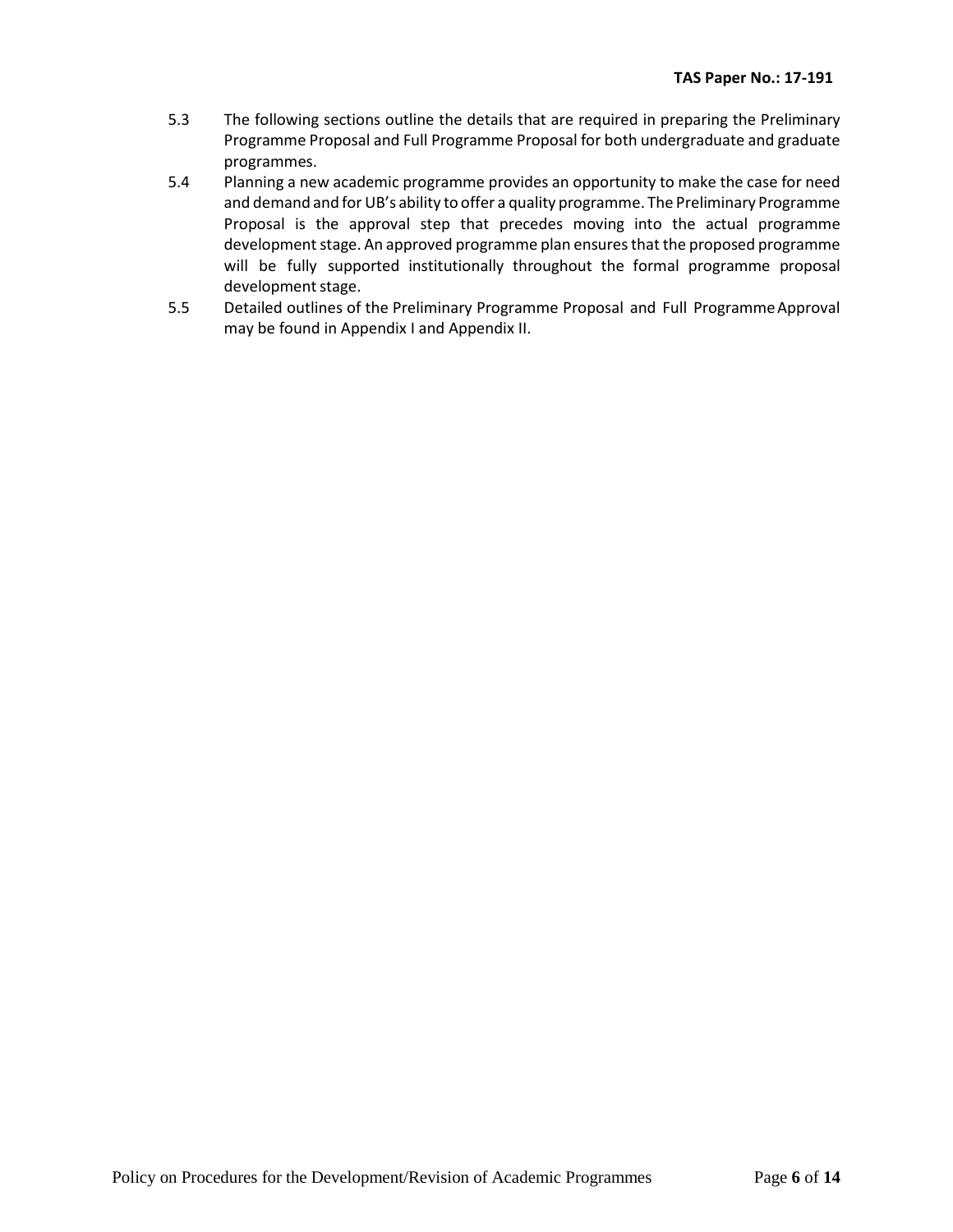

# **\_\_\_\_\_\_\_\_\_\_\_\_\_\_\_\_\_\_\_\_\_\_\_\_\_\_\_\_\_\_\_\_\_\_\_\_\_\_\_\_\_\_\_\_\_\_\_\_\_\_\_\_\_\_\_\_\_\_\_\_\_\_\_\_\_\_\_\_\_\_\_\_\_\_\_\_\_\_\_\_\_\_\_\_\_\_\_\_\_\_\_\_ POLICY ON PROCEDURES FOR THE DEVELOPMENT/REVISION OF ACADEMIC PROGRAMMES**

#### **APPENDIX I: PRELIMINARY PROGRAMME PROPOSAL**

# **UNIVERSITY OF THE BAHAMAS UNDERGRADUATE AND GRADUATE DEGREE PROGRAMMES** *<ENTER NAME OF DEGREE PROGRAMME>*

| DATE:                                                                          | Date of submission                                                                                                              |       |  |  |  |  |
|--------------------------------------------------------------------------------|---------------------------------------------------------------------------------------------------------------------------------|-------|--|--|--|--|
| <b>CHAIR/DEAN COMPLETING PROPOSAL:</b>                                         | Name of Chair/Dean responsible for preparing the proposal                                                                       |       |  |  |  |  |
| <b>KEY FACULTY:</b>                                                            | List of faculty members involved in preparing the<br>proposal                                                                   |       |  |  |  |  |
| <b>ACADEMIC UNIT/DEPARTMENT WITH</b><br><b>PRIMARY OVERSIGHT OF PROGRAMME:</b> | Name of Academic Unit in which the programme will be located                                                                    |       |  |  |  |  |
| <b>PROPOSED PROGRAMME TITLE:</b>                                               | Name of proposed programme                                                                                                      |       |  |  |  |  |
| <b>EXACT DEGREE ABBREVIATION:</b>                                              | Indicate the exact degree abbreviation (be specific) (e.g., B.Sc.,<br>B.A., M.A., M.Sc., Ph.D., Certificate, Diploma, or other) |       |  |  |  |  |
| PROPOSED DATE TO PROGRAMME<br>LAUNCH:                                          | Month:                                                                                                                          | Year: |  |  |  |  |

Elaborate on the following details in your proposal:

### **1. PROGRAMME DESCRIPTION**

Describe the proposed new programme. This should include:

- a. a brief description of the programme and a statement of educationalobjectives.
- b. the relationship of the proposed new programme to the institutional mission.
- c. the relationship of the proposed new programme to existing programmes at the institution and to the institution's strategic plan.
- d. special features or conditions that make UB a desirable, unique or cost effective place to initiate such a programme.
- e. whether the programme is intended for offer at a specific campus/site or throughout the UB network and how resource needs will be met.

### **2. RESPONSIVENESS TO NATIONAL DEVELOPMENT PLAN**

Provide documentation of student demand and evidence of the proposed programme's responsiveness to the National Development Plan.

### **3. DELIVERING INSTRUCTION**

Are there plans to offer all or a portion of this programme to students online? If so, elaborate on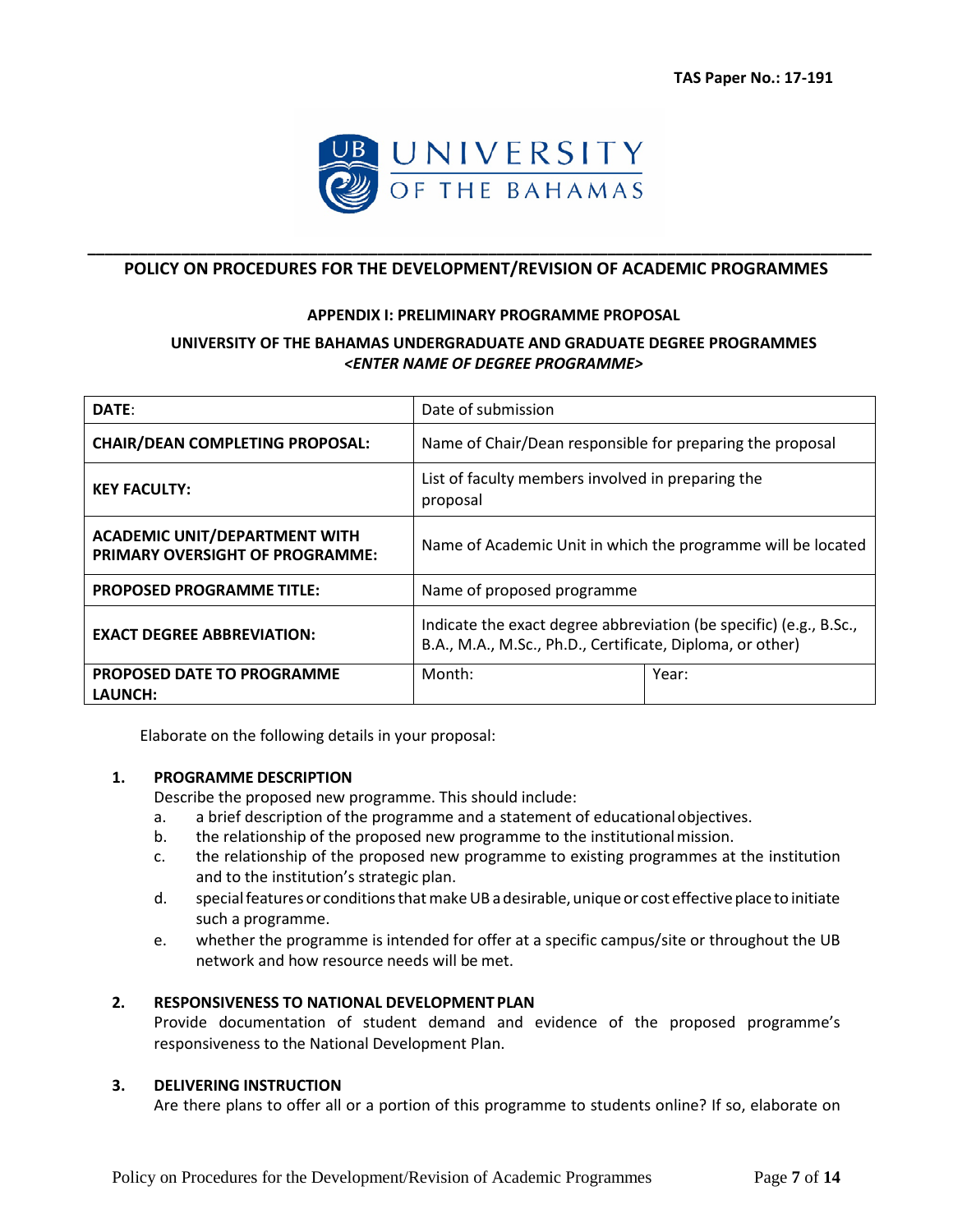the following:

- a. Briefly describe these plans, including method(s) of delivering instruction.
- b. Estimate the percentage of courses in the degree programme that will be offered/available online.
- c. Estimate the number of online students that will be enroled in the first and final years of the programme (First Year and Final Year, Full-Time & Part-Time).

#### **4. PROGRAMME ENROLMENT**

- a. Estimate the total number of full-time and part-time students who will be enroled in the programme during the first year of operation.
- b. Estimate the total number of full-time and part-time students who will be enroled in the programme at full capacity.

#### **5. DEVELOPMENT OF NEW COURSES**

Will the proposed programme require development of any new courses? If, yes, explain briefly.

### **6. RESOURCES REQUIRED**

Will any of the resources listed below be required to deliver this programme? (If yes, briefly explain in the space below each item and state the source of the new funding and resources required. **Note:**  The need for these resources should be done in collaboration with the appropriate departments, e.g., the Library, so they can help identify existing resources, alternatives, access options and needs for sustaining programmes over time.)

a. New Faculty (Yes/No)

Provide a statement as to the adequacy of the current faculty complement to support this new programme. Explain the extent to which this programme builds on the strengths of current faculty: can it make use of existing faculty or will it require new and additional faculty? Are the additional faculty full-time or part-time? Specify additional requirements especially with respect to sites other than Oakes Field.

b. Additional Library Resources(Yes/No)

Provide a statement as to the adequacy of current library holdings to support the instructional and research needs of the proposed programme. Explain the extent to which this programme builds on the strengths of the Library's collections. Can it make use of existing resources or will it require new and additional resources? Are these expenditures one-time, recurring, or both?

- c. Additional Facilities and Equipment(Yes/No)
	- i. Describe facilities both on and off-campus required for the proposed programme. Describe the effect of this new programme on existing facilities and indicate whether they will be adequate, both at the commencement of the programme and during the next decade.
	- ii. Describe information technology and services required for the proposed programme. Describe the effect of this new programme on existing information technology and services and indicate whether they will be adequate, both at the commencement of the programme and during the next decade.
	- iii. Detail requirements especially with respect to sites other than Oakes Field.
- d. Additional Programme Support (Yes/No) Have additional resources been allocated within the unit to support the proposed programme? Are additional administrative staff and graduate student assistantships required? If so, describe them.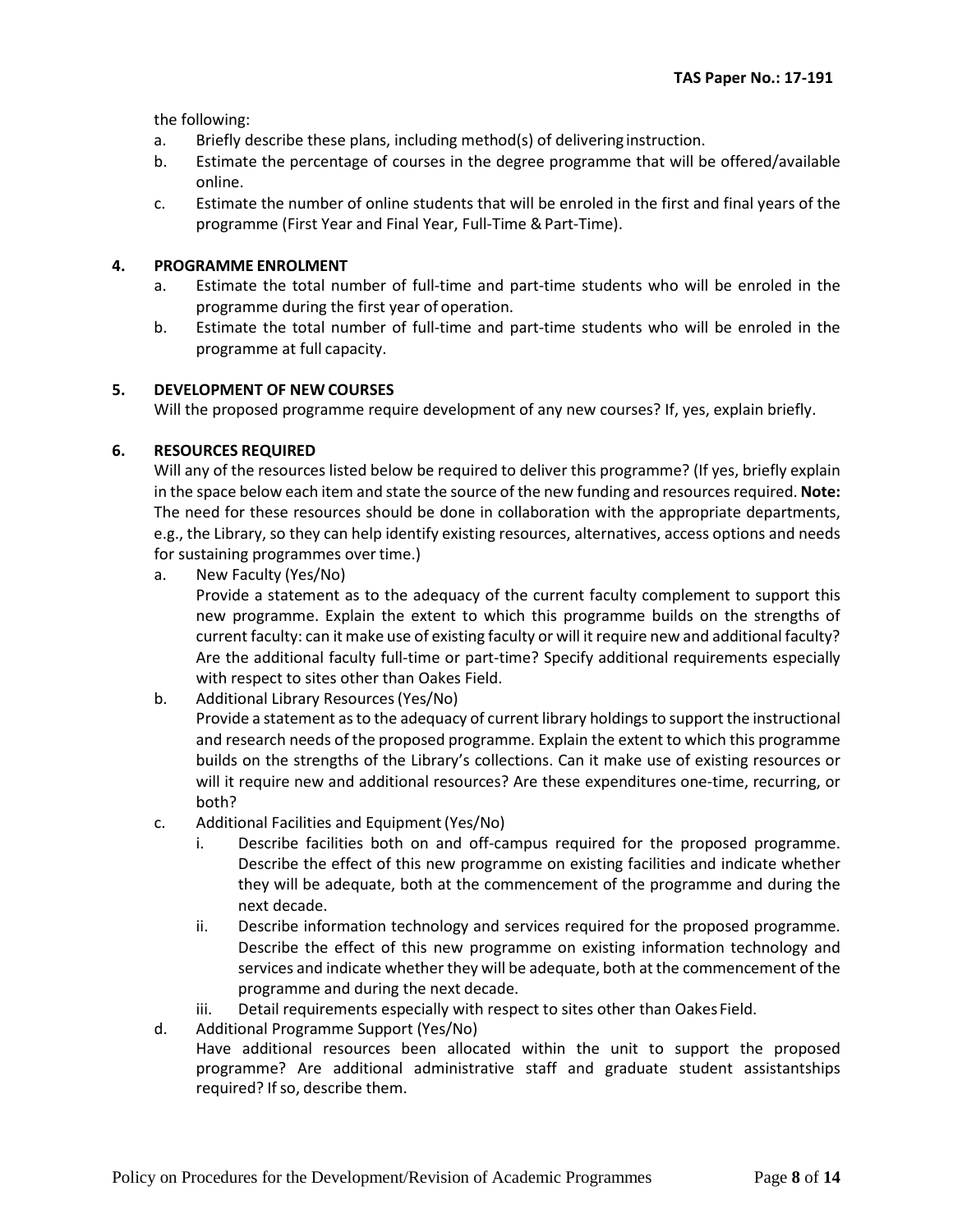Describe the additional supports this programme will need from other departments, including the following:

- i. Student Support Services
- ii. Advising
- iii. Disability Services
- iv. University Writing Centre
- v. Field Experience
- vi. Finance
- vii. Registrar
- viii. Career Services
- ix. Marketing
- e. Marketing materials(Yes/No)

Does the new programme require additional marketing materials? If so, describe them (e.g., fliers, prospectus, programme sheets, web pages, advertising, etc.)

### **7. TUITION DIFFERENTIAL**

Is there a plan to seek approval for a tuition differential or programme specific fee for this new programme? (Yes/No). If yes, state the amount of tuition differential or fee being considered and provide a brief justification. Is any part of the student tuition to be supported by a grant or other special source of funding? If so, please explain.

#### **8. DETAILS OF PROPOSER**

List the names, titles, e-mail addresses and telephone numbers of the person(s) responsible for planning the proposed programme.

#### **9. VETTED BY:**

| Chair of Academic Unit:    | Date: |  |
|----------------------------|-------|--|
| Dean of Faculty:           | Date: |  |
| Dean of Graduate Studies & |       |  |
| Research (for Graduate     | Date: |  |
| Programmes only)           |       |  |

# **Thisrequest for approvalto proceed with the development of this programme has been reviewed and approved:**

| Date: |  |
|-------|--|
|       |  |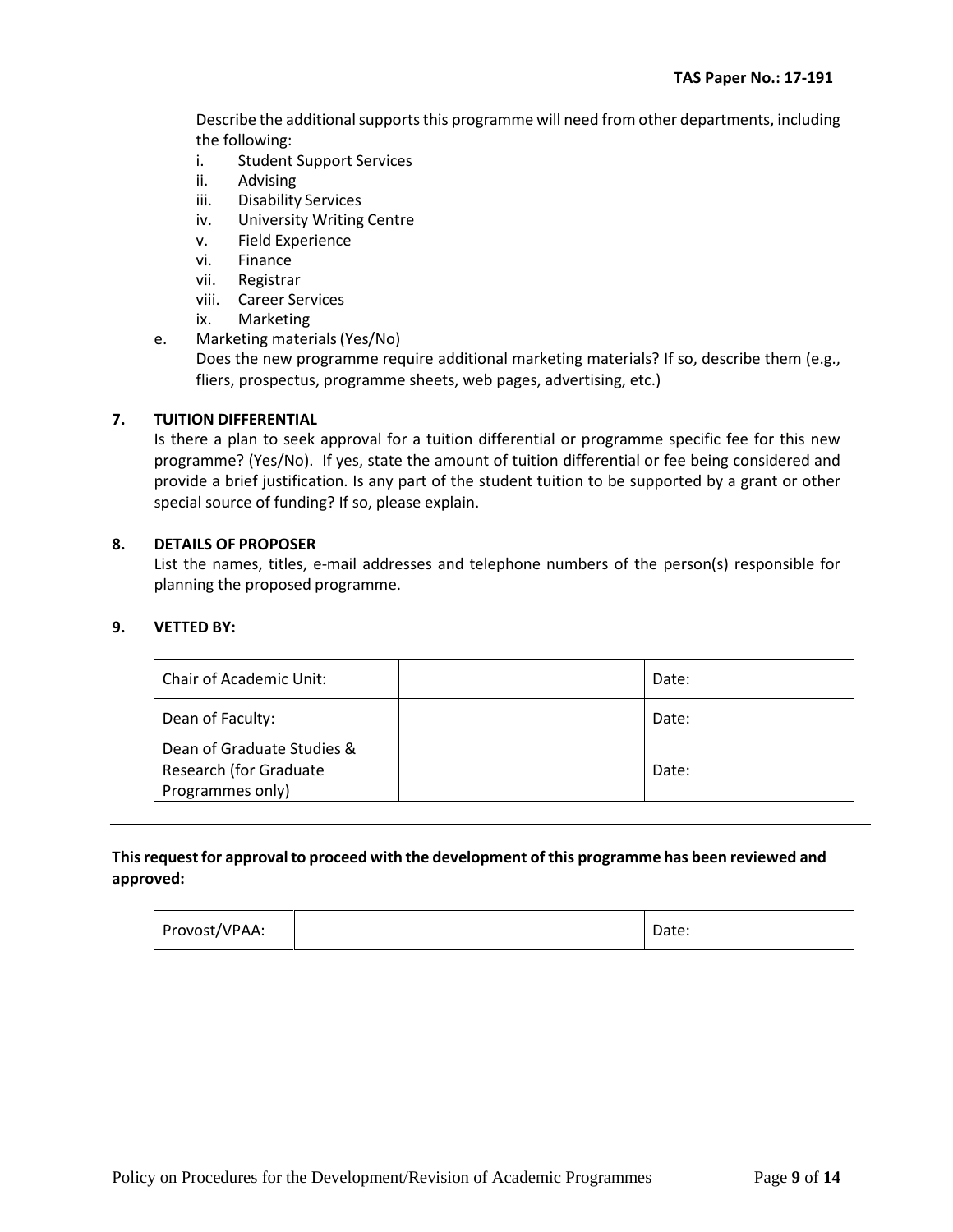

# **\_\_\_\_\_\_\_\_\_\_\_\_\_\_\_\_\_\_\_\_\_\_\_\_\_\_\_\_\_\_\_\_\_\_\_\_\_\_\_\_\_\_\_\_\_\_\_\_\_\_\_\_\_\_\_\_\_\_\_\_\_\_\_\_\_\_\_\_\_\_\_\_\_\_\_\_\_\_\_\_\_\_\_\_\_\_\_\_\_\_\_\_ POLICY ON PROCEDURES FOR THE DEVELOPMENT/REVISION OF ACADEMIC PROGRAMMES**

#### **APPENDIX II: FULL PROGRAMME PROPOSAL**

# **UNIVERSITY OF THE BAHAMAS UNDERGRADUATE AND GRADUATE DEGREE PROGRAMMES** *<ENTER NAME OF DEGREE PROGRAMME>*

| DATE:                                  | Date of submission                                             |  |  |  |  |
|----------------------------------------|----------------------------------------------------------------|--|--|--|--|
| <b>CHAIR/DEAN COMPLETING THIS</b>      | Name and position of person responsible for preparing          |  |  |  |  |
| <b>PROPOSAL:</b>                       | proposal                                                       |  |  |  |  |
| <b>ACADEMIC UNIT/DEPARTMENT WITH</b>   | Name of Academic Unit in which the programme will be           |  |  |  |  |
| PRIMARY OVERSIGHT OF PROGRAMME:        | located                                                        |  |  |  |  |
| <b>SUBJECT AREA:</b>                   | General area of study                                          |  |  |  |  |
| <b>COORDINATOR:</b>                    | Name of faculty member who will coordinate the programme       |  |  |  |  |
| <b>PROGRAMME NAME:</b>                 | Name of programme                                              |  |  |  |  |
| <b>TYEPE OF AWARD AND DEGREE</b>       | Type of bachelor, master's or doctoral degree awarded.         |  |  |  |  |
| <b>ABBREVIATION:</b>                   | What is the exact degree abbreviation (be specific, e.g.,      |  |  |  |  |
|                                        | B.Sc., B.A., M.A., M.Sc., Ph.D., Certificate or other)?        |  |  |  |  |
| <b>LENGTH OF PROGRAMME:</b>            | Number of years to complete the programme full-time and        |  |  |  |  |
|                                        | part-time. This needs to be consistent with University policy. |  |  |  |  |
| <b>ENTRY-LEVEL QUALIFICATIONS:</b>     | To be consistent with University policy                        |  |  |  |  |
| <b>INTENDED FREQUENCY OF OFFERING:</b> | Indicate when new students will be accepted into the           |  |  |  |  |
|                                        | programme (e.g., every fall semester, every two years, etc.)   |  |  |  |  |
| <b>PROPOSED STARTING DATE:</b>         | Semester:<br>Year:                                             |  |  |  |  |

Elaborate on the following details in your proposal:

#### **1. PROGRAMME RATIONALE**

This explains the need for the programme, the reason why the programme should be implemented, the need which the programme seeks to fulfil, the way the programme will benefit the community, and the way the programme fulfils specific goals/objectives identified in UB's StrategicPlan.

### **2. PROGRAMME GOALS**

- a. Description of purpose, goals and objectives
- b. The (name of programme) aimsto
	- i. specific goal 1;
	- ii. specific goal 2;
	- iii. specific goal 3;

iv. etc.

**Note 1:** Goals should be listed in terms of what the programme will do, once completed, for students, the field/profession, the country/nation: for example, "*to prepare students*…." or "*to develop students in*…."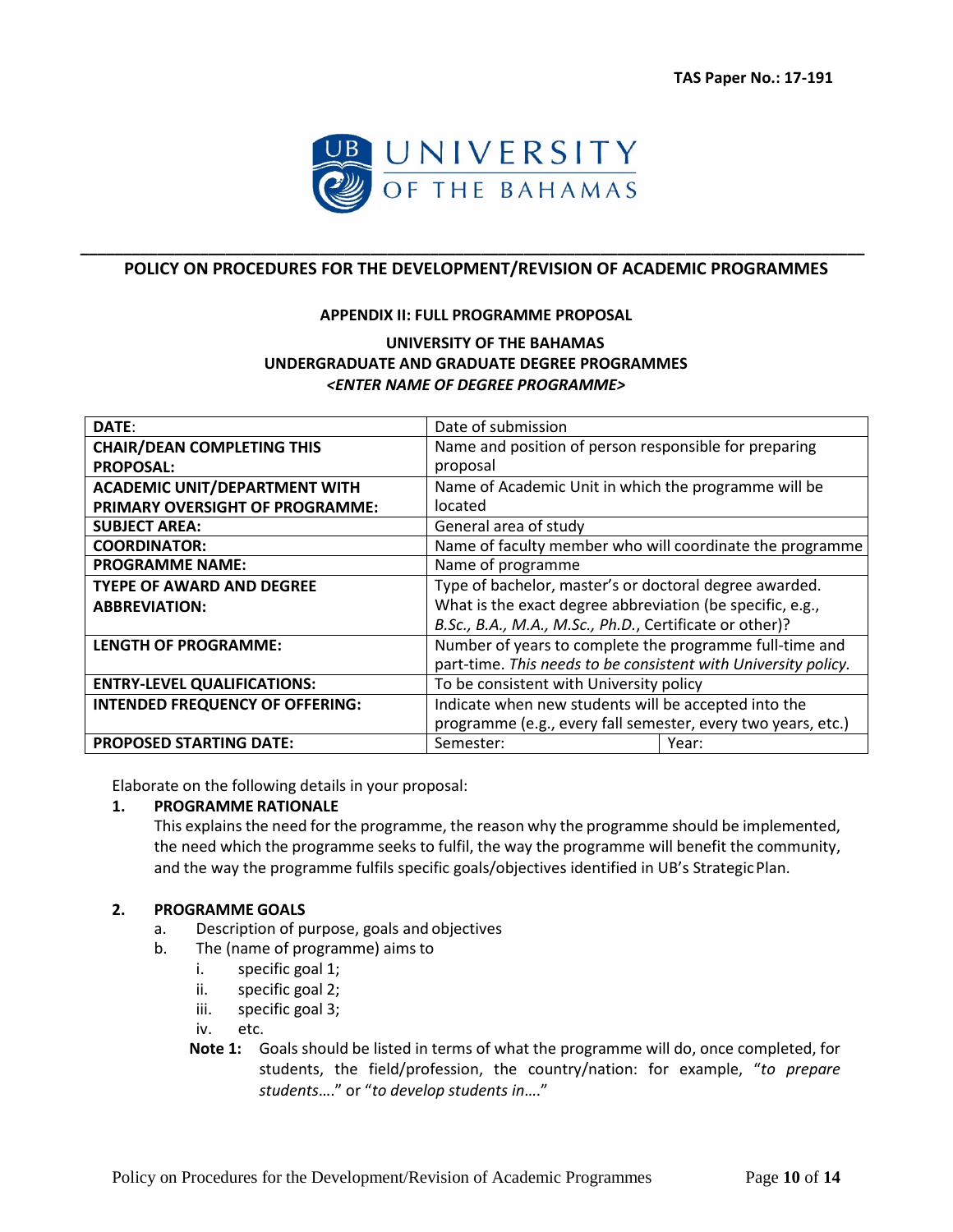**Note 2:** For Graduate programmes include the following in the Programme Goals as well:

- i. Important/unique aspects of the programme
- ii. Principles/theories of adult learning that will be adopted
- c. Important/unique aspects of the programme (if any).
- d. Principles and theories of adult learning (for graduate programmes).

### **3. NEEDS ASSESSMENT**

#### **3.1. FIELD OF EMPLOYMENT**

This lists the specific jobs/careers for which the degree is an entry-level requirement.

### **3.2. HIGHER DEGREE ELIGIBLE FOR**

This lists the specific academic programmes (for example, baccalaureate degree or graduate degree) for which the programme prepares students.

### **3.3. ORGANISATIONS/INSTITUTIONS SURVEYED**

This provides a brief summary of who was surveyed, how many were surveyed, and when they were surveyed when carrying out the needs assessment.

### **3.4. SURVEY METHODOLOGY**

This provides a brief summary of the methodology of how the survey was executed.

### **3.5. RESULTS OF THE SURVEY**

This provides a summary of the results of the survey that helps to support/establish the case for the implementation of the undergraduate/graduate programme.

#### **3.6. OTHER ASSESSMENTS**

List institutions visited or consulted in developing this proposal. Also discuss or append any consultants' reports or committee findings generated in planning the proposed programme.

# **4. MARKET ASSESSMENT OF MAIN SOURCE OF STUDENTS**

This indicates where students in the programme are likely to come from (for example, high school graduates, current UB students, transfer students from institutions in The Bahamas and the Caribbean, persons from specific areas in the workforce, etc.).

**4.1 NUMBER OF UB STUDENTS WHO HAVE ATTAINED THE MINIMUM ENTRY QUALIFICATIONS:** This can be determined by referring to UB Admissions statistics on new students accepted each year.

# **4.2. NUMBER OF STUDENTS TO BE RELEASED FROM EMPLOYMENT BY INSTITUTION (if applicable):**

This speaks to the numbers of students likely to be released from their jobs (part-time or fulltime) to pursue the programme. Employers should have been surveyed to obtain estimates of numbers of persons who are qualified, who can be released and who are willing to enroll in the programme. These data should be attached to the Needs Assessment Survey Report in Section3.0.

# **4.3 ESTIMATEOF STUDENT RECRUITMENT BASEDON THE ABOVE INFORMATION**

The number of students projected to enrol in the programme each time it is offered for a period of 5-years.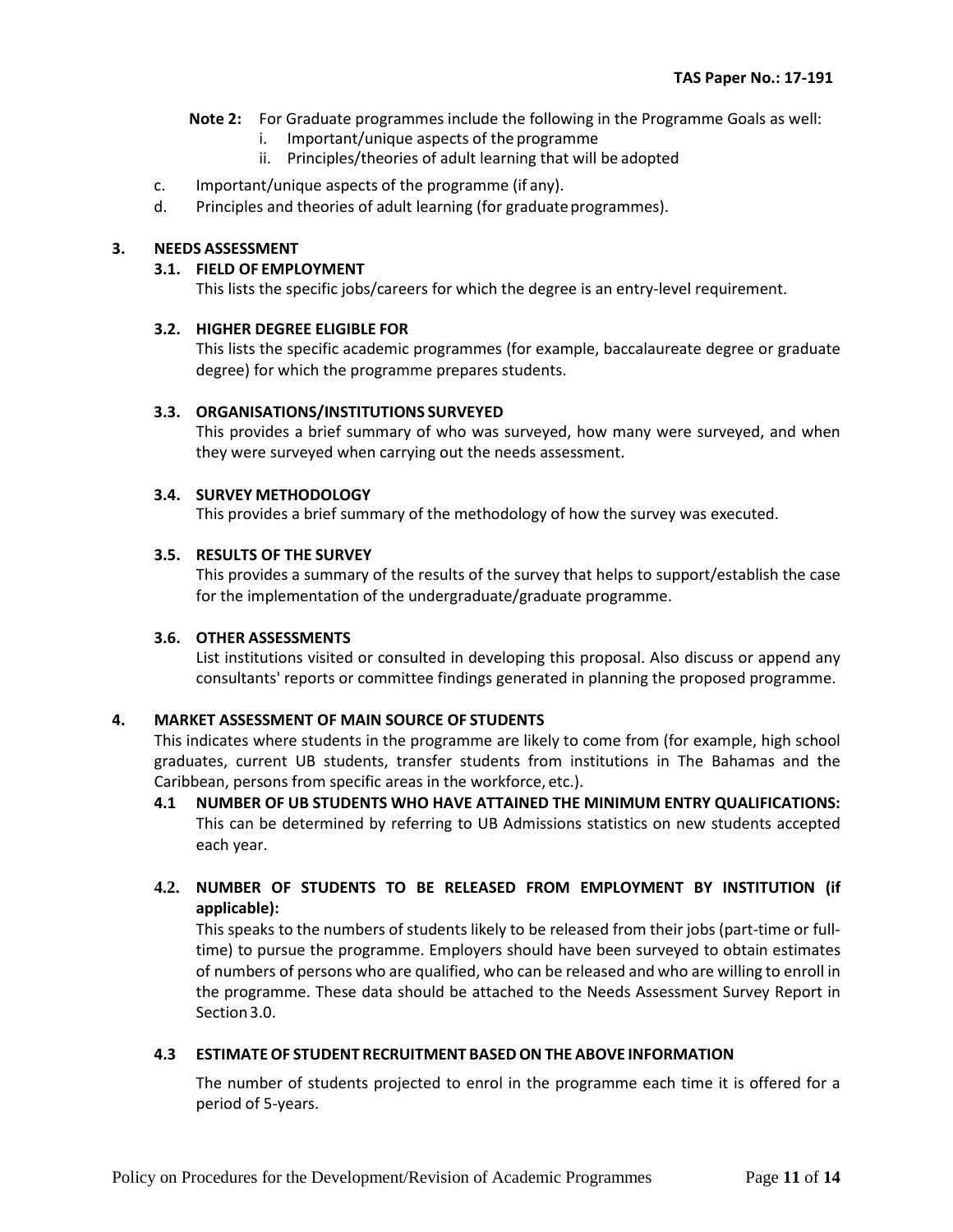### **5. RESOURCES**

Identify the minimum number of full-time faculty (and part-time faculty, if applicable) required to offer the programme. Estimate the need for new faculty for the proposed programme over the first four years. If the teaching responsibilities for the proposed programme will be absorbed in part or in whole by current faculty, explain how this will be done without weakening existing programmes. Explain how the programme will affect faculty activity, including course load, service activity and scholarly research. Be explicit in explaining the additional faculty resources that will be necessary to ensure quality and successful implementation, including requirements for Family Islandsites.

# **5.1. CURRENT FULL-TIME FACULTY QUALIFIED TO TEACH THE SPECIALTY SUBJECTS/MAJOR AREA COURSES**

- a. Full-time faculty with a Master's Degree in the subject area (include name of full-time faculty, level and type of degree and the institution conferring the degree).
- b. Full-time faculty with a terminal degree in the subject area (include name of full-time faculty, level and type of degree and the institution conferring the degree).
- c. Full-time faculty with a proven record of exemplary performance in the subject area (Name of full-time faculty, level and type of degree/qualification and the institution conferring the degree).

# **5.2. CURRENT PART-TIME/ADJUNCT FACULTY QUALIFIED TO TEACH THE SPECIALTY SUBJECTS/MAJOR AREA COURSES**

- a. Part-time faculty with a Master's Degree in the subject area (include name of part-time faculty, level and type of degree and the institution conferring the degree).
- b. Part-time faculty with a terminal Degree in the subject area (include name of part-time faculty, level and type of degree and the institution conferring the degree).
- c. Part-time faculty with a proven record of exemplary performance in the subject area (Name of part-time faculty, level and type of degree/qualification and the institution conferring the degree)

# **5.3. ADDITIONAL FULL-TIME FACULTY REQUIREMENT**

Number of additional full-time faculty needed to run the programme.

#### **5.4. ADDITIONAL PART-TIME/ADJUNCT FACULTYREQUIREMENT**

Number of additional part-time/adjunct faculty needed to run the programme.

# **5.5. ANCILLARY STAFF REQUIRED**

| <b>Job Description</b> | Full-Time   Part-Time   Existing | <b>New</b> |
|------------------------|----------------------------------|------------|
|                        |                                  |            |
|                        |                                  |            |
|                        |                                  |            |

(These positions can be shared with other Programmes offered by the Academic Unit.)

#### **5.6. SPECIALIST FACILITIES REQUIRED**

Specialist teaching rooms, laboratories, workshops, and other structural facilities needed. State location and funding for new/converted facilities. This identifies the capital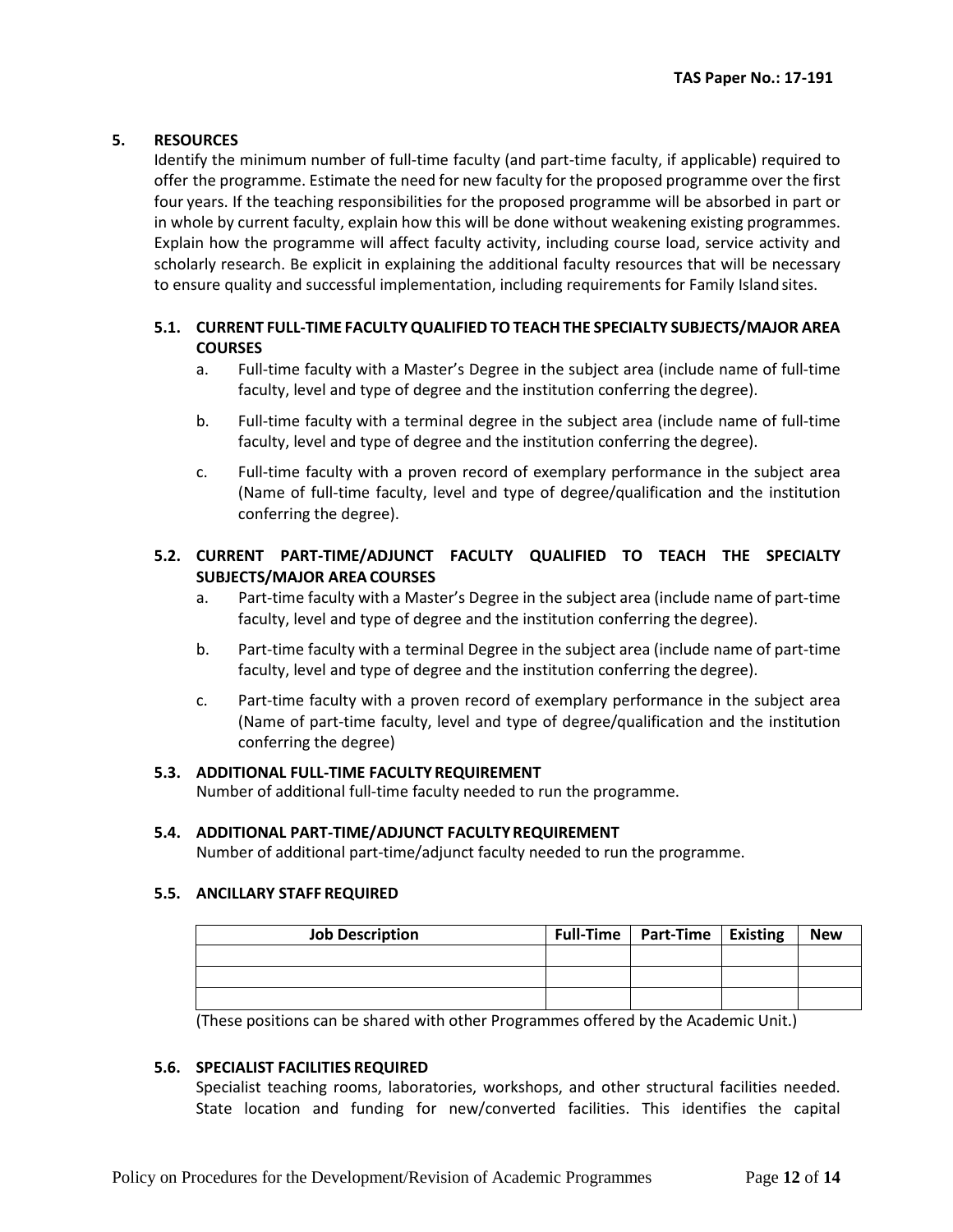requirements (e.g., computer rooms, resource rooms, reading rooms, laboratories, etc.) that are needed to run the programme. This must include a list of facilities that already exist and the site location and source of funding for new facilities.

### **5.7. PROJECTED EXPENDITURE ANDREVENUE:**

- a. Capital Expenditure (e.g. one-time expenses for facilities renovations oradditions, equipment purchases, library materials, etc.)
- b. Recurrent Expenditure (e.g. supplies, materials, telephone, travel, insurance,library, software subscription, equipment maintenance, etc.
- c. Projected Revenue

### **6. ADMISSION REQUIREMENTS**

Specify programme specific admission requirements (e.g., an interview; an audition, submission of a portfolio of works, etc.) if in addition to the normal University requirements.

### **7. QUALITY ASSURANCE AND PROFESSIONALACCREDITATION**

Describe the possible/eventual need for quality assurance from professional/accrediting bodies/organizations for the programme. Include the following:

- a. Indicate the names of all accrediting agencies normally concerned with programmes similar to the one proposed. Describe plans to request professional accreditation.
- b. If recipients of the proposed degree will require licensure to practice, explain howprogramme curricula and title are aligned with requirements to "sit" for the licensure exam.

### 8. **PROGRAMME REVIW AND EVALUATION PLAN**

Describe the organisation of the programme review (e.g., input from students, industry advisory panel, research advisory panel, etc.). All new programme proposals must include an evaluation plan which includes:

- a. Criteria to be used to evaluate the quality and effectiveness of the programme, including the programme's student learning outcomes.
- b. Measures (metrics) to be used to evaluate the programme (include enrolments, number of graduates, and student success).
- c. The plan and schedule to evaluate the proposed new programme priorto the completion of its fourth year of operation.

#### **9. PROFESSIONAL QUALIFICATION AWARDED UPON COMPLETION OF THE PROGRAMME**

State name of professional qualification, if applicable. State whether the award is by separate examination or the award is automatic upon graduation. State the name of the organisation granting the professional qualification.

#### **10. Signed by:**

| Programme Coordinator:                                                   | Date: |  |
|--------------------------------------------------------------------------|-------|--|
| Chair of Academic Unit:                                                  | Date: |  |
| Dean of Faculty:                                                         | Date: |  |
| Dean of Graduate Studies<br>& Research (for Graduate<br>Programme only): | Date: |  |